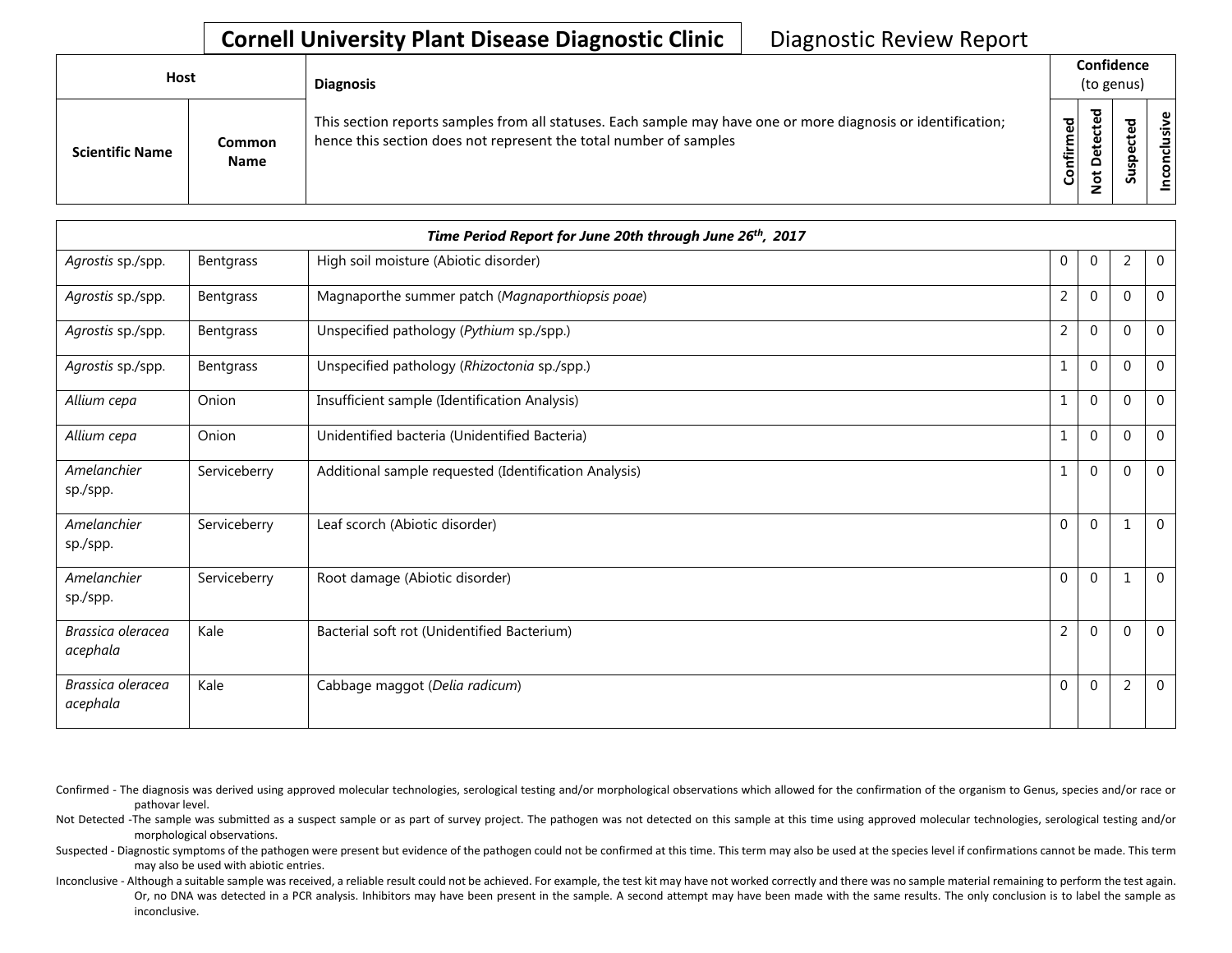| Host                   |                       | <b>Diagnosis</b>                                                                                                                                                                   |           |              | Confidence<br>(to genus) |  |
|------------------------|-----------------------|------------------------------------------------------------------------------------------------------------------------------------------------------------------------------------|-----------|--------------|--------------------------|--|
| <b>Scientific Name</b> | Common<br><b>Name</b> | This section reports samples from all statuses. Each sample may have one or more diagnosis or identification;<br>hence this section does not represent the total number of samples | Confirmed | ᇃ<br>ο<br>سە | ъ<br>w<br>n              |  |

| Brassica oleracea<br>acephala | Kale              | Unspecified pathology (Alternaria sp./spp.)                         | 2              | $\mathbf 0$  | 0            | 0              |
|-------------------------------|-------------------|---------------------------------------------------------------------|----------------|--------------|--------------|----------------|
| Brassica oleracea<br>acephala | Kale              | Unspecified pathology (Fusarium sp./spp.)                           | $\overline{2}$ | $\mathbf{0}$ | $\Omega$     | 0              |
| <b>Buxus</b><br>sempervirens  | Common<br>Boxwood | Boxwood blight; Leaf and stem blight (Calonectria pseudonaviculata) |                | $\mathbf 0$  | $\Omega$     | $\overline{0}$ |
| Buxus<br>sempervirens         | Common<br>Boxwood | Volutella leaf blight; Dieback (Volutella sp./spp.)                 |                | $\mathbf{0}$ | $\Omega$     | $\mathbf 0$    |
| Cercis canadensis             | Eastern Redbud    | Moisture stress (Abiotic disorder)                                  | $\mathbf{0}$   | $\mathbf{0}$ | $\mathbf{1}$ | 0              |
| Cercis canadensis             | Eastern Redbud    | No pathogen found (Identification Analysis)                         |                | $\mathbf{0}$ | $\mathbf 0$  | $\mathbf 0$    |
| Cercis canadensis             | Eastern Redbud    | Root damage (Abiotic disorder)                                      | $\Omega$       | $\mathbf{0}$ | $\mathbf{1}$ | $\mathbf 0$    |
| Cryptomeria<br>japonica       | Japanese Cedar    | No pathogen found (Identification Analysis)                         |                | $\mathbf{0}$ | $\Omega$     | $\overline{0}$ |
| Cryptomeria<br>japonica       | Japanese Cedar    | Scale insects (Order Homoptera)                                     |                | $\mathbf 0$  | $\Omega$     | $\mathbf 0$    |
| Cryptomeria<br>japonica       | Japanese Cedar    | Spider mites (Family Tetranychidae)                                 |                | $\mathbf{0}$ | 0            | 0              |
| Cryptomeria<br>japonica       | Japanese Cedar    | Winter injury (Abiotic disorder)                                    | $\mathbf 0$    | $\mathbf{0}$ | 1            | $\mathbf 0$    |

Confirmed - The diagnosis was derived using approved molecular technologies, serological testing and/or morphological observations which allowed for the confirmation of the organism to Genus, species and/or race or pathovar level.

Not Detected -The sample was submitted as a suspect sample or as part of survey project. The pathogen was not detected on this sample at this time using approved molecular technologies, serological testing and/or morphological observations.

Suspected - Diagnostic symptoms of the pathogen were present but evidence of the pathogen could not be confirmed at this time. This term may also be used at the species level if confirmations cannot be made. This term may also be used with abiotic entries.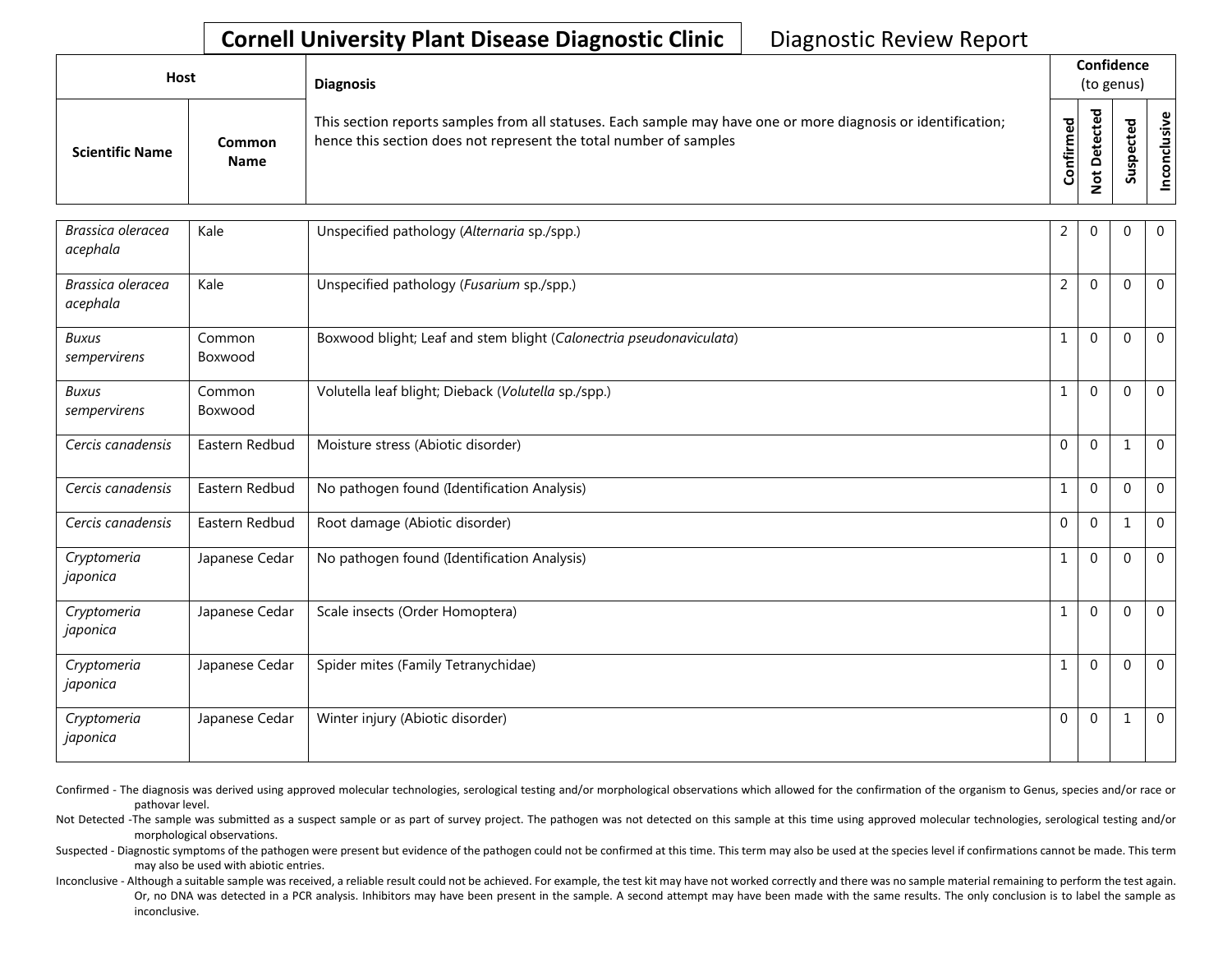| Host                   |                       | <b>Diagnosis</b>                                                                                                                                                                   |           |        | Confidence<br>(to genus) |                                       |  |
|------------------------|-----------------------|------------------------------------------------------------------------------------------------------------------------------------------------------------------------------------|-----------|--------|--------------------------|---------------------------------------|--|
| <b>Scientific Name</b> | Common<br><b>Name</b> | This section reports samples from all statuses. Each sample may have one or more diagnosis or identification;<br>hence this section does not represent the total number of samples | Confirmed | ਨ<br>≏ | s                        | $\mathbf \omega$<br>.≥<br>š<br>ಕ<br>g |  |

| Humulus lupulus        | Hops            | Additional sample requested (Identification Analysis) | 1            | 0            | 0            | $\overline{0}$ |
|------------------------|-----------------|-------------------------------------------------------|--------------|--------------|--------------|----------------|
| Humulus lupulus        | Hops            | No pathogen found (Identification Analysis)           | 1            | $\mathbf{0}$ | $\mathbf 0$  | $\overline{0}$ |
| Humulus lupulus        | Hops            | Root damage (Abiotic disorder)                        | $\mathbf 0$  | $\mathbf{0}$ | $\mathbf 1$  | $\overline{0}$ |
| Humulus lupulus        | Hops            | Hop downy mildew (Pseudoperonospora humuli)           | $\mathbf{1}$ | $\mathbf{0}$ | $\mathbf 0$  | $\overline{0}$ |
| Humulus lupulus        | Hops            | Leafhoppers (Family Cicadellidae)                     | $\mathbf 0$  | $\mathbf{0}$ | $\mathbf{1}$ | $\overline{0}$ |
| Humulus lupulus        | Hops            | Moisture stress (Abiotic disorder)                    | $\mathbf{0}$ | $\mathbf{0}$ | $\mathbf{1}$ | $\overline{0}$ |
| Humulus lupulus        | Hops            | Oedema; Edema (Abiotic disorder)                      | $\mathbf{1}$ | $\mathbf{0}$ | $\mathbf 0$  | $\mathbf 0$    |
| Juniperus<br>chinensis | Chinese Juniper | High soil moisture (Abiotic disorder)                 | $\mathbf{0}$ | $\mathbf 0$  | $\mathbf 1$  | $\overline{0}$ |
| Juniperus<br>chinensis | Chinese Juniper | Root damage (Abiotic disorder)                        | $\mathbf{1}$ | $\mathbf{0}$ | $\Omega$     | $\overline{0}$ |
| Juniperus<br>chinensis | Chinese Juniper | Unspecified pathology (Fusarium sp./spp.)             | $\mathbf{1}$ | $\mathbf 0$  | $\Omega$     | $\overline{0}$ |
| Juniperus<br>chinensis | Chinese Juniper | Unspecified pathology (Rhizoctonia sp./spp.)          | $\mathbf{1}$ | $\mathbf 0$  | $\Omega$     | $\overline{0}$ |
| Malus sylvestris       | Common Apple    | Phytophthora canker (Phytophthora sp./spp.)           | 1            | $\mathbf{0}$ | $\mathbf 0$  | $\overline{0}$ |

- Confirmed The diagnosis was derived using approved molecular technologies, serological testing and/or morphological observations which allowed for the confirmation of the organism to Genus, species and/or race or pathovar level.
- Not Detected -The sample was submitted as a suspect sample or as part of survey project. The pathogen was not detected on this sample at this time using approved molecular technologies, serological testing and/or morphological observations.
- Suspected Diagnostic symptoms of the pathogen were present but evidence of the pathogen could not be confirmed at this time. This term may also be used at the species level if confirmations cannot be made. This term may also be used with abiotic entries.
- Inconclusive Although a suitable sample was received, a reliable result could not be achieved. For example, the test kit may have not worked correctly and there was no sample material remaining to perform the test again. Or, no DNA was detected in a PCR analysis. Inhibitors may have been present in the sample. A second attempt may have been made with the same results. The only conclusion is to label the sample as inconclusive.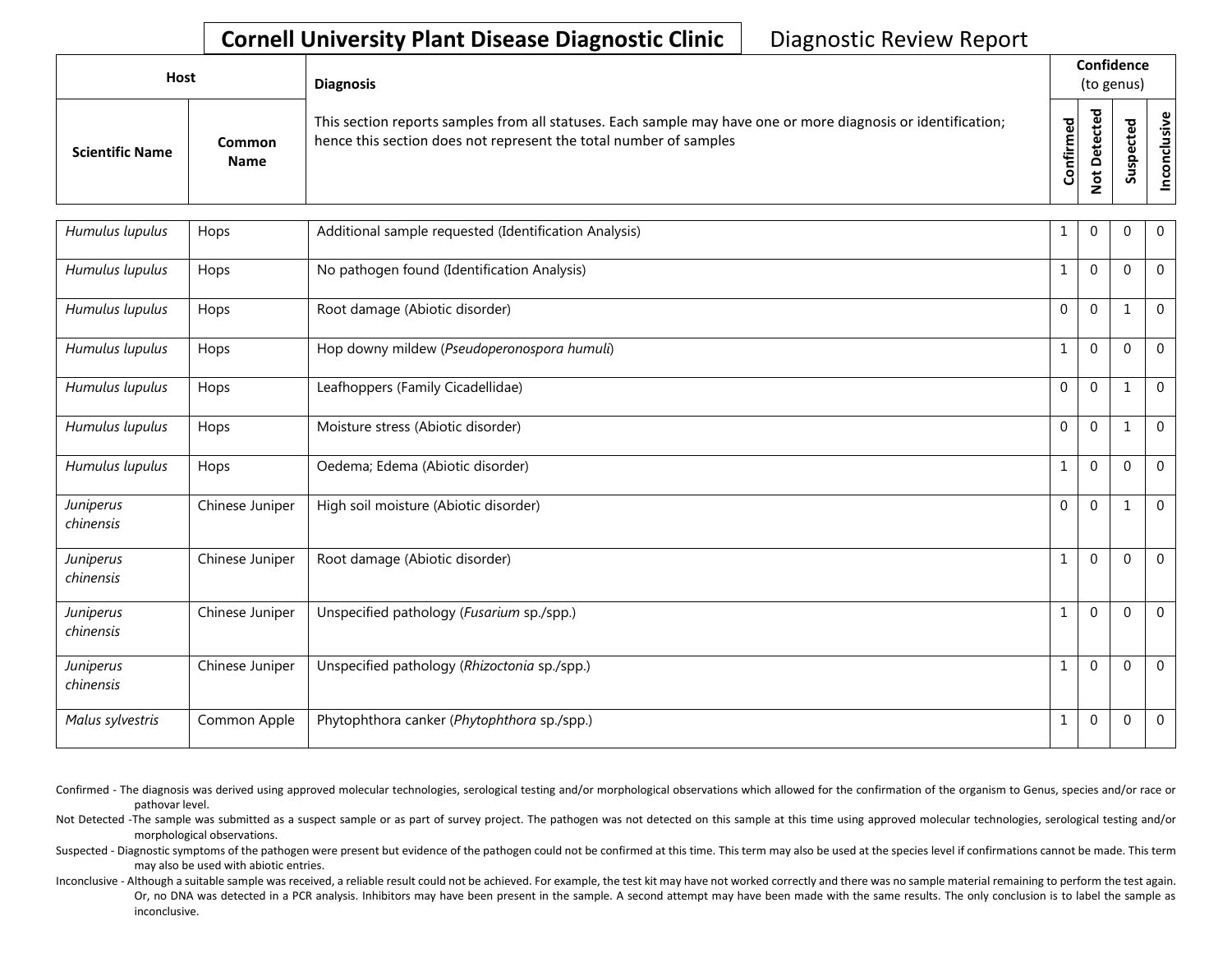| Host                   |                       | <b>Diagnosis</b>                                                                                                                                                                   |                    | Confidence<br>(to genus) |   |            |  |  |
|------------------------|-----------------------|------------------------------------------------------------------------------------------------------------------------------------------------------------------------------------|--------------------|--------------------------|---|------------|--|--|
| <b>Scientific Name</b> | Common<br><b>Name</b> | This section reports samples from all statuses. Each sample may have one or more diagnosis or identification;<br>hence this section does not represent the total number of samples | ᇃ<br>Φ<br>Confirme | ъ                        | Ū | usive<br>8 |  |  |

| Moluccella laevis         | Bells Of ireland             | Non-pathogenic; Saprophyte (Secondary Agents; Saprophytes; Unspecif.) | 1            | 0            | 0            | $\overline{0}$ |
|---------------------------|------------------------------|-----------------------------------------------------------------------|--------------|--------------|--------------|----------------|
| Moluccella laevis         | Bells Of ireland             | Spider mites (Family Tetranychidae)                                   | $\mathbf 0$  | $\mathbf{1}$ | $\Omega$     | $\overline{0}$ |
| Moluccella laevis         | Bells Of ireland             | Unknown abiotic disorder (Abiotic disorder)                           | $\mathbf 0$  | $\mathbf 0$  | $\mathbf{1}$ | $\overline{0}$ |
| Picea abies<br>nidiformis | <b>Bird's Nest</b><br>spruce | Mechanical damage (Abiotic disorder)                                  | $\mathbf 0$  | $\mathbf{0}$ |              | $\overline{0}$ |
| Picea abies<br>nidiformis | <b>Bird's Nest</b><br>spruce | Non-pathogenic; Saprophyte (Secondary Agents; Saprophytes; Unspecif.) | $\mathbf{1}$ | $\mathbf{0}$ | $\Omega$     | $\overline{0}$ |
| Picea abies<br>nidiformis | <b>Bird's Nest</b><br>spruce | Spider mites (Family Tetranychidae)                                   | $\mathbf{1}$ | $\Omega$     | $\Omega$     | $\Omega$       |
| Picea glauca              | White Spruce                 | Eastern spruce gall adelgid (Adelges abietis)                         | $\mathbf{1}$ | $\mathbf{0}$ | $\Omega$     | $\Omega$       |
| Picea glauca              | White Spruce                 | Root damage (Abiotic disorder)                                        | $\mathbf 0$  | $\Omega$     | 1            | $\theta$       |
| Picea glauca              | White Spruce                 | Unspecified pathology (Rhizosphaera sp./spp.)                         | $\mathbf{1}$ | $\Omega$     | $\Omega$     | $\Omega$       |
| Picea glauca              | White Spruce                 | Unspecified pathology (Stigmina sp./spp.)                             | $\mathbf{1}$ | $\mathbf 0$  | $\Omega$     | $\overline{0}$ |
| Picea pungens             | Picea pungens                | No pathogen found (Identification Analysis)                           | $\mathbf{1}$ | $\mathbf{0}$ | $\mathbf{0}$ | $\overline{0}$ |
| Picea pungens             | Picea pungens                | Unknown abiotic disorder (Abiotic disorder)                           | $\mathbf 0$  | $\mathbf{0}$ | $\mathbf{1}$ | $\overline{0}$ |

Confirmed - The diagnosis was derived using approved molecular technologies, serological testing and/or morphological observations which allowed for the confirmation of the organism to Genus, species and/or race or pathovar level.

Not Detected -The sample was submitted as a suspect sample or as part of survey project. The pathogen was not detected on this sample at this time using approved molecular technologies, serological testing and/or morphological observations.

Suspected - Diagnostic symptoms of the pathogen were present but evidence of the pathogen could not be confirmed at this time. This term may also be used at the species level if confirmations cannot be made. This term may also be used with abiotic entries.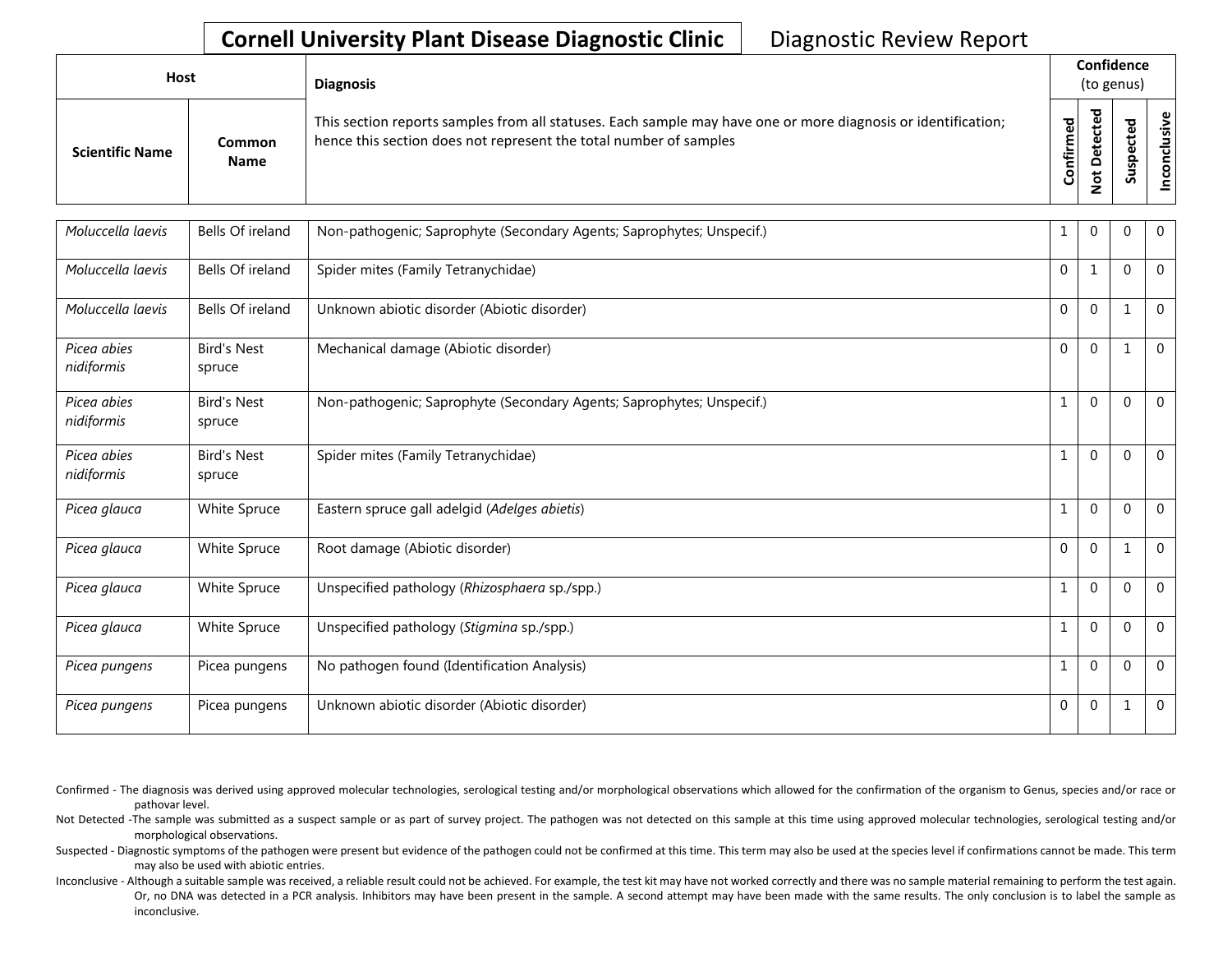| Host                   |                       | <b>Diagnosis</b>                                                                                                                                                                   |              |                                 | Confidence<br>(to genus) |                           |  |  |
|------------------------|-----------------------|------------------------------------------------------------------------------------------------------------------------------------------------------------------------------------|--------------|---------------------------------|--------------------------|---------------------------|--|--|
| <b>Scientific Name</b> | Common<br><b>Name</b> | This section reports samples from all statuses. Each sample may have one or more diagnosis or identification;<br>hence this section does not represent the total number of samples | 꾕<br>Confirm | ᇃ<br>Φ<br>Φ<br>≏<br>ى<br>o<br>- | S<br>Ū                   | $\mathbf{\omega}$<br>usiv |  |  |

| Pinus strobus          | Eastern White<br>Pine | Dieback; Canker (Diplodia sp./spp.)                                   | 1            | $\Omega$     | $\Omega$    | $\overline{0}$ |
|------------------------|-----------------------|-----------------------------------------------------------------------|--------------|--------------|-------------|----------------|
| Pinus strobus          | Eastern White<br>Pine | Needle blight; Cast (Bifusella linearis)                              | $\mathbf{1}$ | $\mathbf 0$  | $\mathbf 0$ | $\mathbf 0$    |
| Pinus strobus          | Eastern White<br>Pine | Unknown abiotic disorder (Abiotic disorder)                           | $\mathbf{0}$ | $\mathbf{0}$ |             | $\mathbf 0$    |
| Populus<br>tremuloides | Quaking Aspen         | Scab (Venturia sp./spp.)                                              | 1            | $\mathbf{0}$ | $\Omega$    | $\Omega$       |
| Quercus alba           | White Oak             | Anthracnose (Apiognomonia sp./spp.)                                   | $\mathbf 0$  | $\mathbf{1}$ | $\Omega$    | $\overline{0}$ |
| Quercus alba           | White Oak             | Jumping oak gall wasp (Neuroterus saltatorius)                        | $\mathbf 0$  | $\mathbf 0$  | 1           | $\mathbf 0$    |
| Quercus alba           | White Oak             | Wood boring insect damage (Unidentified Wood Boring Insect)           | $\mathbf{1}$ | $\mathbf{0}$ | $\Omega$    | $\overline{0}$ |
| Quercus sp./spp.       | Oak                   | Insufficient sample (Identification Analysis)                         | 1            | $\Omega$     | $\Omega$    | $\overline{0}$ |
| Taxus sp./spp.         | Yew                   | Additional sample requested (Identification Analysis)                 | $\mathbf{1}$ | $\mathbf{0}$ | $\Omega$    | $\Omega$       |
| Taxus sp./spp.         | Yew                   | Non-pathogenic; Saprophyte (Secondary Agents; Saprophytes; Unspecif.) | $\mathbf{1}$ | $\mathbf{0}$ | $\Omega$    | $\mathbf 0$    |
| Taxus sp./spp.         | Yew                   | Root damage (Abiotic disorder)                                        | $\mathbf{0}$ | $\mathbf 0$  | 1           | $\Omega$       |
| Taxus sp./spp.         | Yew                   | Spider mites (Family Tetranychidae)                                   | 1            | $\mathbf 0$  | $\mathbf 0$ | $\mathbf 0$    |

Confirmed - The diagnosis was derived using approved molecular technologies, serological testing and/or morphological observations which allowed for the confirmation of the organism to Genus, species and/or race or pathovar level.

Not Detected -The sample was submitted as a suspect sample or as part of survey project. The pathogen was not detected on this sample at this time using approved molecular technologies, serological testing and/or morphological observations.

Suspected - Diagnostic symptoms of the pathogen were present but evidence of the pathogen could not be confirmed at this time. This term may also be used at the species level if confirmations cannot be made. This term may also be used with abiotic entries.